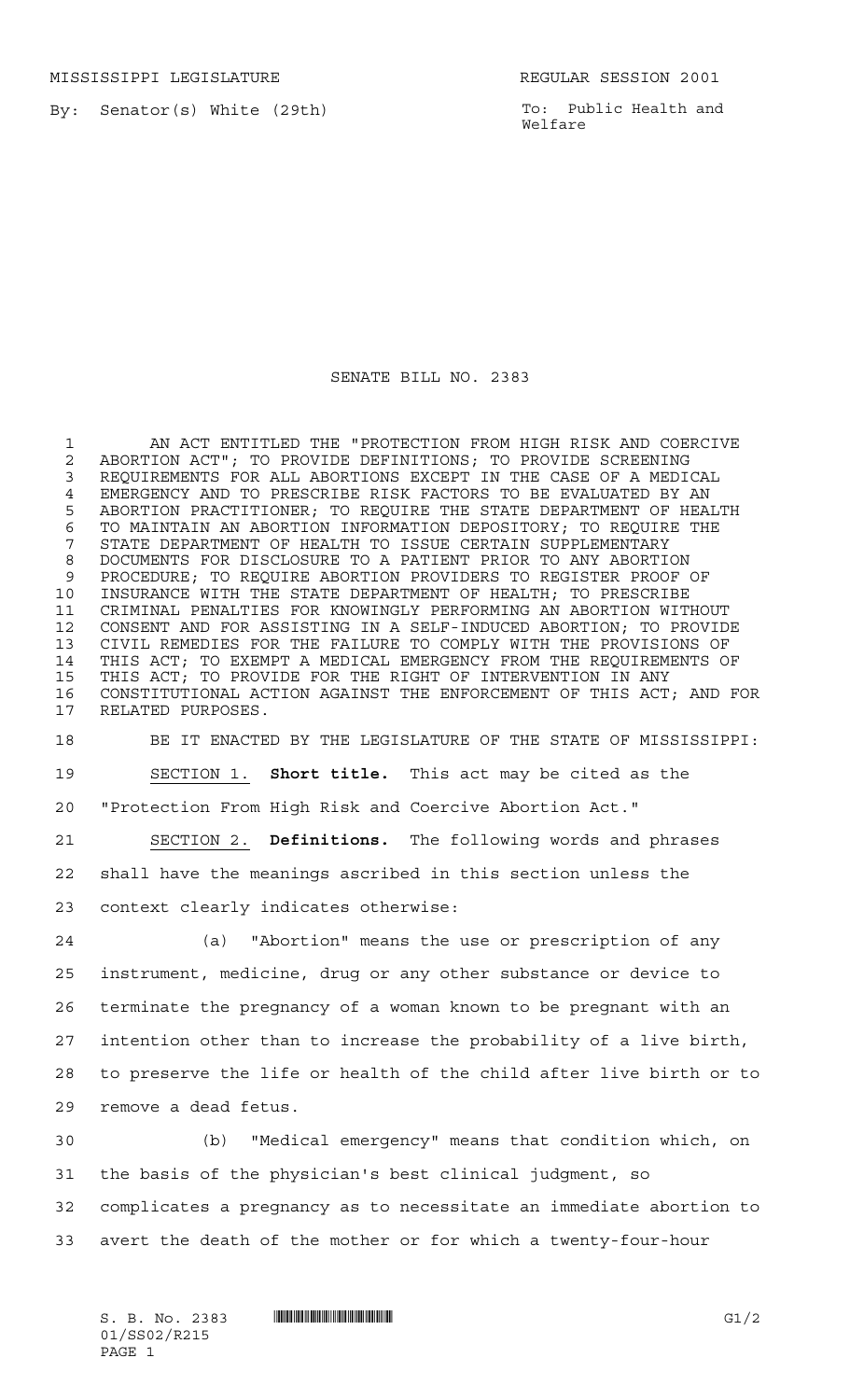delay will create grave peril of immediate and irreversible loss of major bodily function.

 (c) "Probable gestational age of the unborn child" means what, in the judgment of the attending physician, will with reasonable probability be the gestational age of the unborn child at the time the abortion is planned to be performed.

 (d) "Abortion providers" means and includes the physician performing the abortion, and any individuals or corporations acting as agents of the physician who have contact with the patient and provide counseling, screening, referrals, or directly assist with the abortion procedure itself, and any corporation or owner or partner of a business or corporation that employs or contracts with the physician to perform abortions, and any physician, referral service, business, agency or corporation that makes referrals to abortion providers.

 (e) "Risk factor" means any physical, psychological, behavioral or situational factor which may predispose an individual woman to experience, or increase the risk of an individual woman experiencing, one or more adverse emotional or physical reactions to the abortion, in either the short or long term, compared to a woman who does not possess this risk factor.

 (f) "High risk patient" means any patient for whom one or more risk factors exist.

 (g) "Reasonable patient" means a patient who is capable of thoughtfully considering and weighing both technical and summary information to determine its relevancy to that patient's choices in order to arrive at a free and informed choice either to follow or reject a medical recommendation.

 (h) "Risks" and "complications" means any physical and psychological sequelae which a reasonable patient, upon review of all the available information, is likely to consider to be either an established risk of abortion, a likely risk of abortion, or a possible risk of abortion.

S. B. No. 2383 **. SECONDER SPECIFICAL EXAMPLE A** 01/SS02/R215 PAGE 2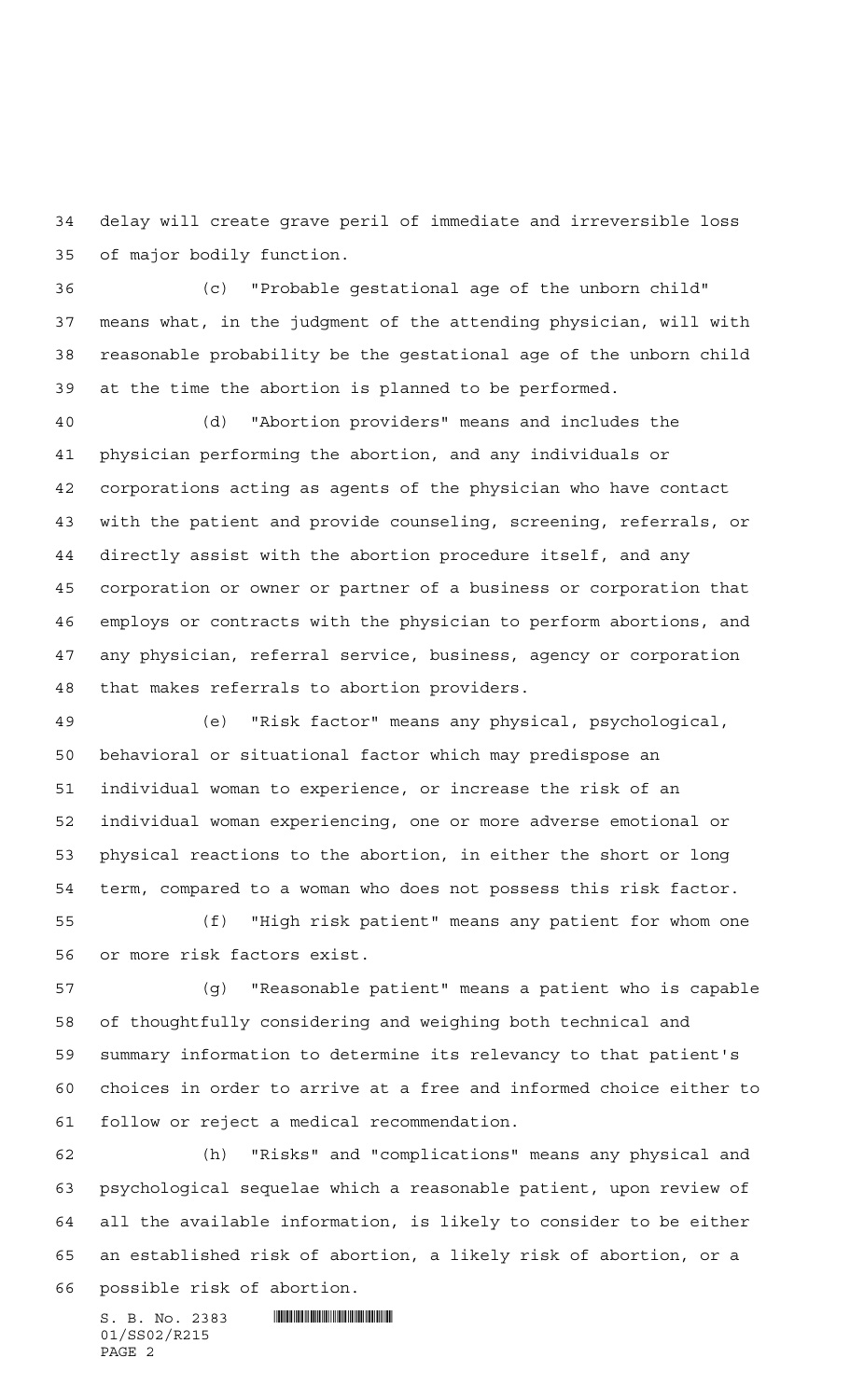(i) "Self-induced abortion" means any abortion or menstrual extraction attempted or completed by a woman on her own body.

 (j) "Qualified person" means a licensed physician or an agent of the abortion practitioner who is a licensed psychologist, licensed social worker, licensed professional counselor or licensed registered nurse.

 (k) "Abortion practitioner" means the licensed physician who induces an abortion.

 (l) "Vulnerable person" means any person who is submitting to an unwanted abortion due to pressure from others or due to psychological instability.

 SECTION 3. **Screening requirements.** (1) Except in the case of a medical emergency, no abortion shall be performed or induced without prior screening of the patient for risk factors, including screening for evidence of coercion of a vulnerable person. Risk factors shall include, but not be limited to, the following: gonorrhea or chlamydia infection; a family history of breast cancer; prior history of gestational trophoblastic tumor; history of caesarean section; a history of prior abortion; adolescence; feelings of being pressured to have the abortion; feelings of attachment to the unborn child; a history of prior psychological illness or emotional instability; lack of support from the partner or parents; strong religious convictions against abortion; a second- or third-trimester pregnancy; low expectations of coping well.

 (2) Except in the case of a medical emergency, consent to abortion is free from unnecessary exposure to risks and coercion only if all of the following are true:

S. B. No. 2383 **. SECONDER SECONDER SECONDER SECONDER SECONDER SECONDER SECOND SECOND SECOND SECOND SECOND SECOND SECOND SECOND SECOND SECOND SECOND SECOND SECOND SECOND SECOND SECOND SECOND SECOND SECOND SECOND SECOND SEC**  (a) Before the abortion practitioner recommends or performs an abortion, the abortion practitioner must insure that a qualified person has evaluated the woman to identify the presence of any known or suspected risk factors and informed her and the

01/SS02/R215 PAGE 3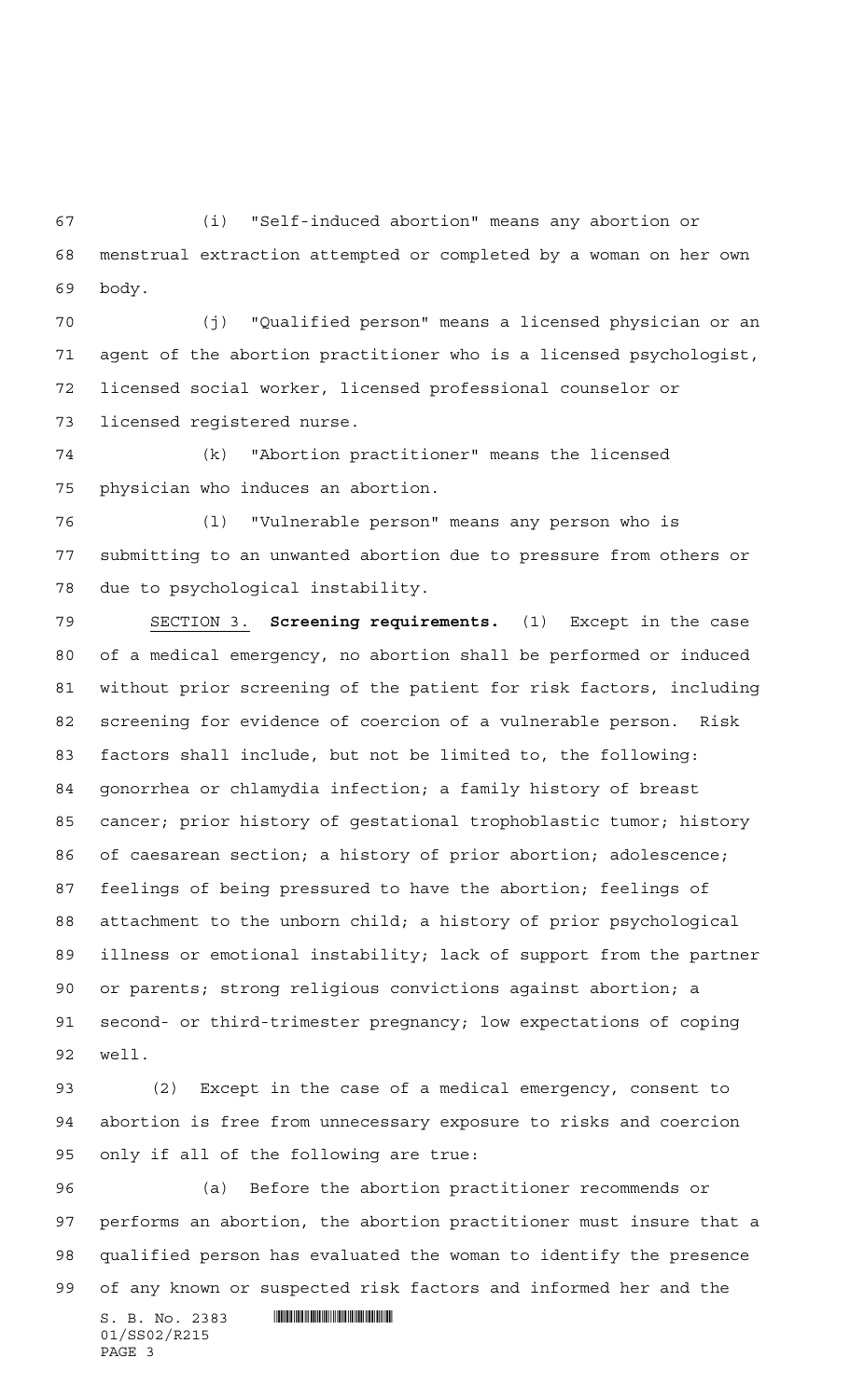abortion practitioner, in writing, of the results of this evaluation. In the event that risk factors are identified:

 (i) The woman shall be fully informed by a qualified person which risk factors exist, why these risk factors may lead to adverse reactions, and a detailed explanation of what adverse reactions may occur. This explanation of relevant risks must be in greater detail than would normally be provided to a woman who does not have the risk factor, and it shall include quantifiable risk rates whenever relevant data exists. The woman shall be given the information in all the detail that a reasonable patient may find relevant to her decision, plus any additional information the individual patient may request.

 (ii) The woman shall be counseled by a qualified person, to assist her to address and reduce, if possible, the risk factors which place her at increased risk of sequelae.

 (iii) Prior to the high risk patient's consent to an abortion, the qualified person who has provided the screening and counseling shall provide a written statement to the patient and the abortion practitioner certifying, to the best of that person's knowledge, that the patient fully understands and appreciates the significance of the risk factors discussed and her increased exposure to the related adverse reactions. The risk factors and related reactions shall be listed in this certificate.

 (b) Prior to the abortion practitioner's recommendation for an abortion, a qualified person has privately evaluated the woman to determine if she is a vulnerable person, and in particular if she is seeking an abortion under pressure to do so from other persons.

 (i) Evaluation of the woman to identify if she may be a vulnerable person shall include investigation of her moral views about abortion and any possible emotional attachment which she may have developed with her unborn child. If she describes a negative moral view toward abortion, or an emotional attachment to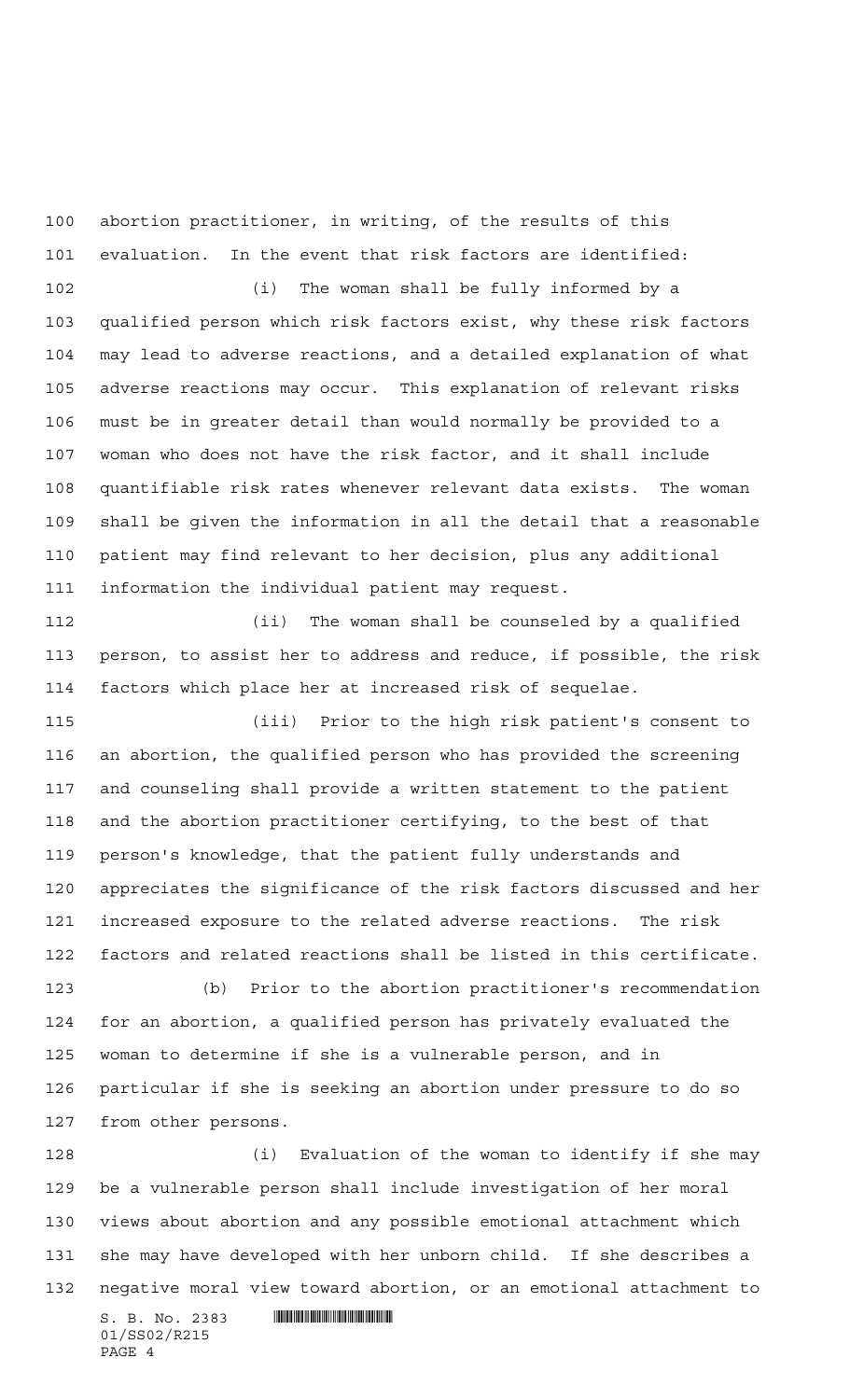her unborn child, or otherwise indicates that the abortion is unwanted, is her "only choice," or is being sought to satisfy some other person's desires which are contrary to her own, the presumption shall exist that she is a vulnerable person.

 (ii) This evaluation of the woman shall be done individually, in a private room in the absence of third parties, such as parents, spouse or others to protect her privacy and increase her opportunity to express herself freely.

 (iii) If a woman is identified as a vulnerable person she must be informed of this evaluation, and continue to receive nondirective counseling by a qualified person or be referred to counselors at other sources of assistance or counseling that may be deemed appropriate by the qualified person until she is able to make a fully free decision, either to have an abortion or to carry the pregnancy to term, with respect to her own views, needs and desires.

 (iv) If, upon evaluation the qualified person concludes that the woman seeking an abortion may be a vulnerable person seeking abortion against her own self interests because of pressure or coercion from a third party, the qualified person shall assist her in finding resources to mitigate the pressure or protect her from the coercion. This assistance may include, with the consent of the woman, and shall include, at the request of the woman, disclosure of information to the pressuring parties as to the negative impact a coerced abortion may have on a vulnerable person and referrals for intervention aid in the form of family counseling, marital counseling, legal aid, or other appropriate measures.

 (v) If, after having received said additional counseling and interventive assistance on her behalf, the patient identified as a vulnerable person persists in her request for an induced abortion, and if the qualified person has made the reasonable judgment that the patient has freely and voluntarily

 $S. B. No. 2383$  . The set of  $\mathbb{R}$  of  $S. R$ 01/SS02/R215 PAGE 5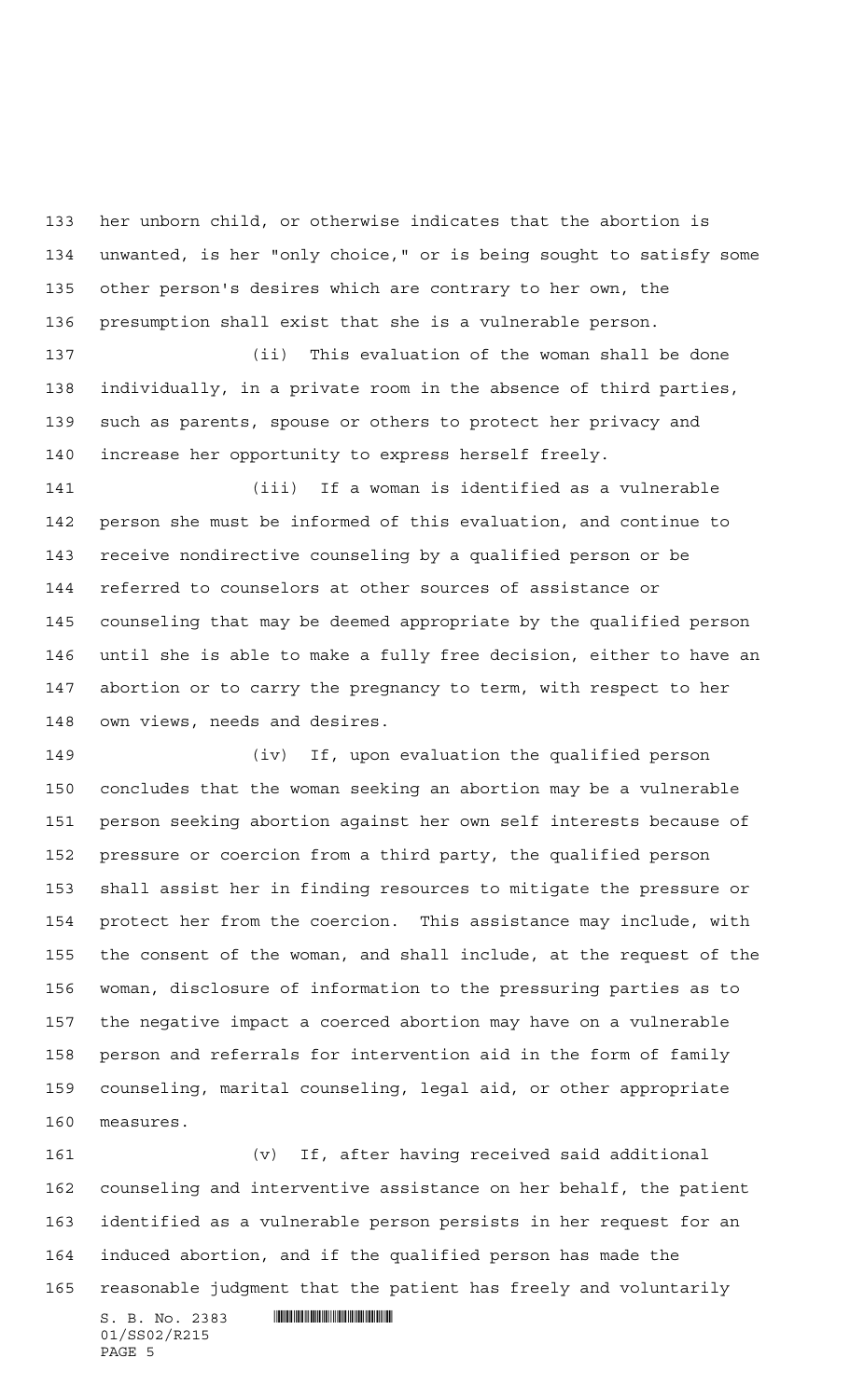decided to continue her request for an abortion in accordance with her own autonomous views, needs and desires, the qualified person shall provide a written statement to the abortion practitioner certifying to the best of that qualified person's knowledge that the patient's request for an abortion is freely and voluntarily made and is consistent with the patient's own autonomous views, needs and desires. No abortion may be performed upon a person previously identified as a vulnerable person in the absence of this certification by a qualified person that the patient's request for an abortion is freely made and is consistent with the patient's own autonomous views, needs and desires.

 (3) Whenever the patient seeking an abortion is under eighteen (18) years of age, a qualified person shall interview the woman to determine if her pregnancy is the result of a criminal act, including acts of incest, rape or statutory rape. If the qualified person determines that a criminal act was or is likely to have occurred, written notice will be given to the abortion practitioner, the proper law enforcement officials and the child protection authorities.

 SECTION 4. **Abortion Information Depository.** (1) The State Department of Health shall maintain receipt-date stamped files containing the following:

 (a) Proof of insurance certificates filed by abortion providers.

 (b) At least one (1) copy of each edition of any document submitted by any individual, organization or other entity regarding:

 (i) Known or claimed adverse effects of abortion; (ii) Predisposing risk factors to post-abortion sequelae;

 (iii) Alternative management techniques for crisis pregnancies;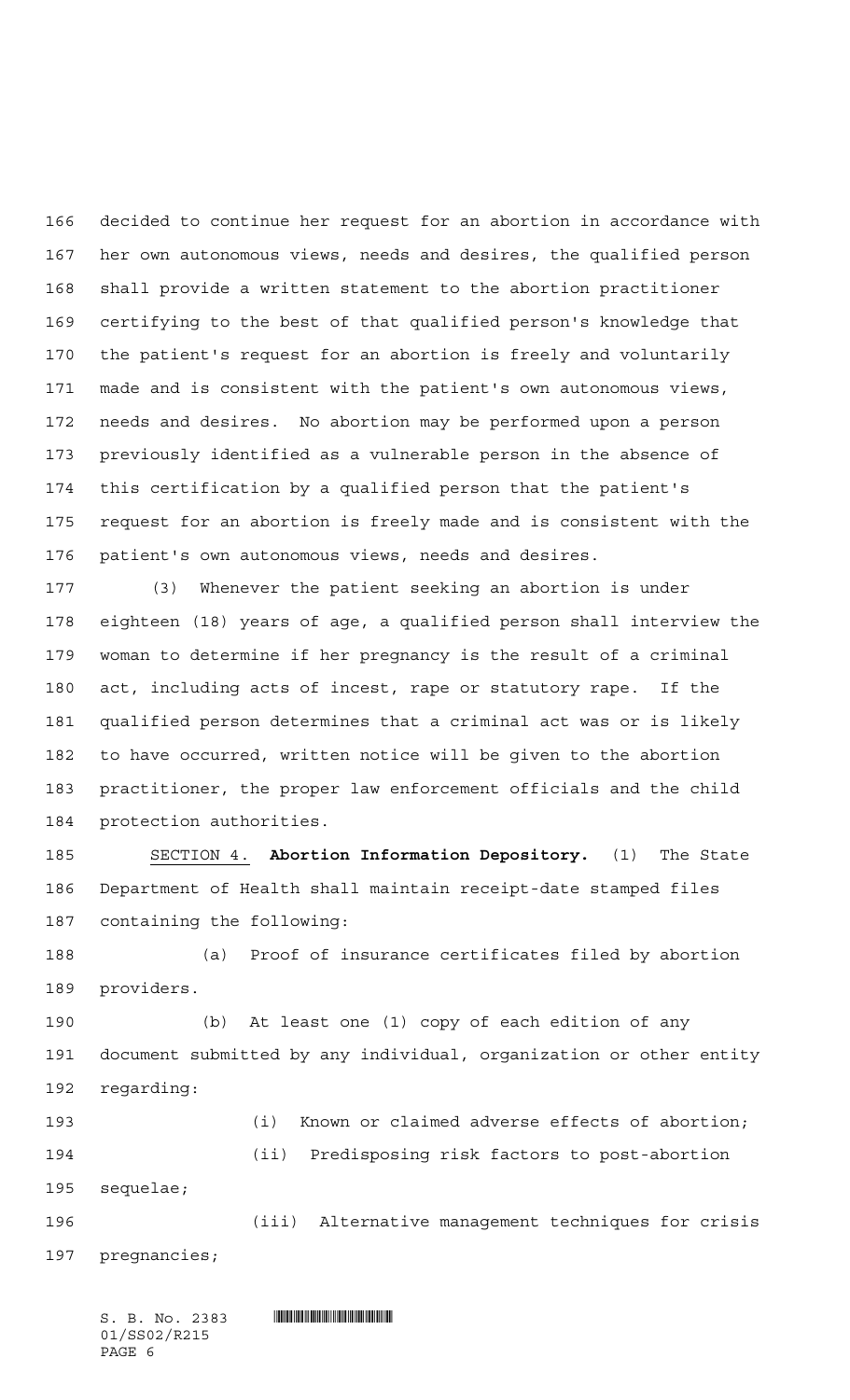(iv) Reports of monetary awards and settlements in civil actions against abortion providers which shall be used as a basis for the determination of adequate proof of insurance;

 (v) Any other information which would be relevant to a reasonable patient or to the standard of care offered by abortion providers.

 (2) The State Department of Health shall maintain an index of the documents placed into the Abortion Information Depository, including the date of submission.

 (3) All the documents described in this section shall be available for public inspection during normal business hours.

 (4) Copies of any document filed in the Abortion Information Depository shall be made available to the public at actual cost and in accordance with copyright laws.

 SECTION 5. **Supplementary document for disclosure.** (1) The State Department of Health shall cause printed materials to be published in English within ninety (90) days after this act becomes law, and shall update them on an annual basis. These supplementary materials shall include the following information in easily comprehensible form: On the front cover shall be printed in large type "YOUR CHOICE - YOUR RIGHTS" followed by "IMPORTANT DOCUMENT - READ AND KEEP IN YOUR PERMANENT RECORDS." A space on the front cover shall be provided for clearly typing or imprinting the name of the physician and the facility or hospital at which the procedure is performed.

 (2) The text of this supplementary document shall include, but not be limited to, the following statements arranged in an easily understandable format:

S. B. No. 2383 **. S. 2381 . S. 2381 . S. 2381 . S. 2382**  "Only a physician who possesses adequate insurance coverage to protect your interests may perform an abortion." "It is your physician's duty to ensure that your consent is freely and voluntarily given. In the event that you may feel pressured into undergoing an unwanted abortion by other

01/SS02/R215 PAGE 7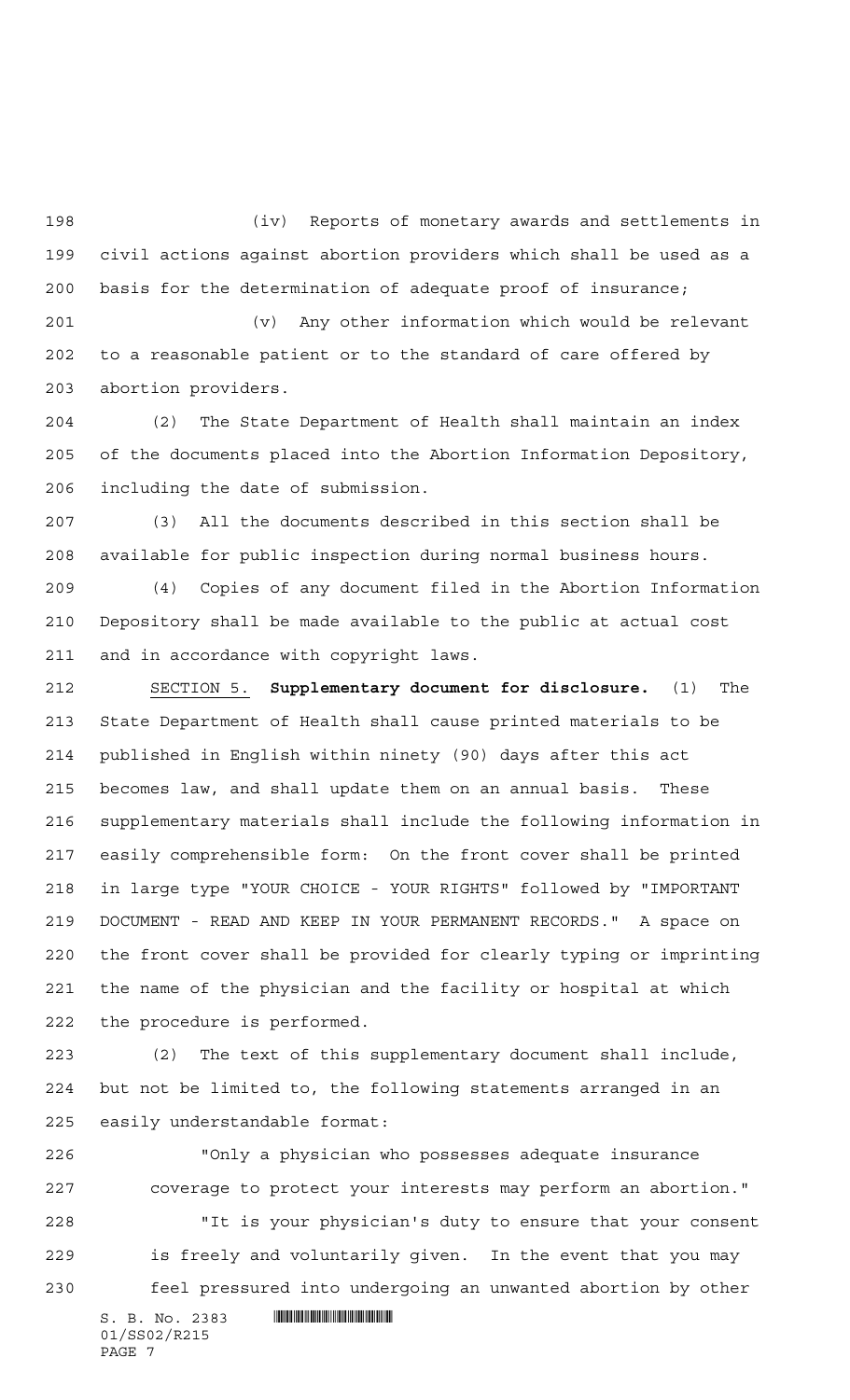persons or circumstances, it is the duty of your physician to assist you in identifying these pressures and, if possible, reducing them."

 "It is your physician's duty to ensure that an abortion is likely to be safe and beneficial in your unique case. You have the option of following his recommendation regarding an abortion. You also have a legal right to be fully informed of the nature of abortion, of any physical or psychological risks which may be associated with abortion, and of alternative ways of coping with your crisis. This information is your right, and it must be given to you so that your final decision to accept or reject your doctor's recommendation is a fully informed one."

 "It is your physician's duty to screen you for physical or emotional factors which place you at risk of suffering negative reactions after the abortion. It is also the physician's duty to ensure that you are given and understand information about all the physical and psychological complications which may be associated with abortion. You should be told about potential after-affects about which 251 there may still be uncertainty. This uncertainty may involve how often these complications occur. Or there may be uncertainty about whether these problems actually result from abortion or from some other cause. In cases where a reported risk has not been firmly established, you may ask your physician to help you to examine the evidence for and against these possible risks and make your decision accordingly."

 "After examining your case, including your unique situation and health needs, your physician should make a recommendation. This may be a recommendation for abortion, or it may be a recommendation to use other ways to solve your present problems. Your physician has the right and the duty

01/SS02/R215 PAGE 8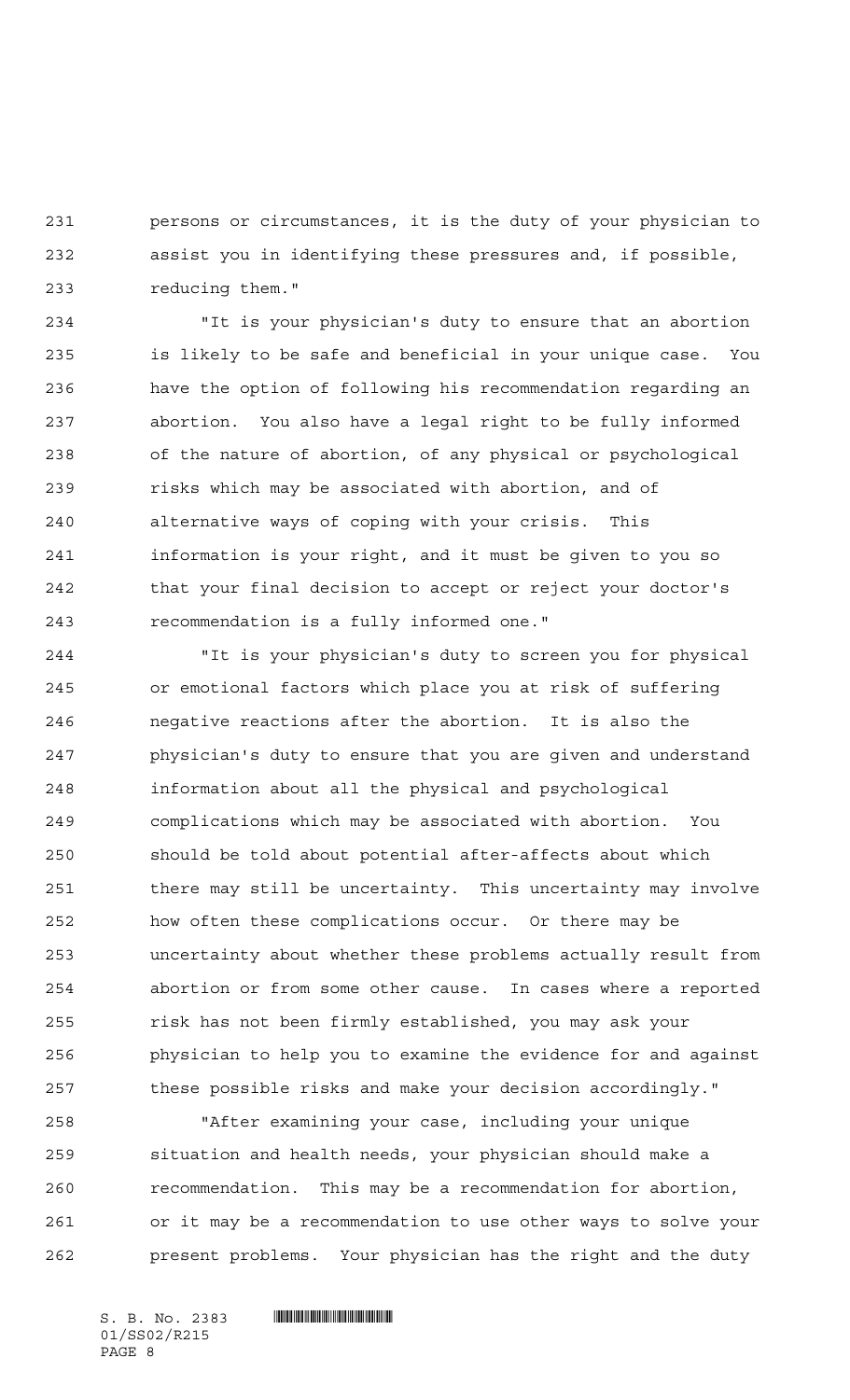to refuse to perform an abortion that in your case may be dangerous or contra-indicated."

 "If you are a patient who is at risk of abortion-related complications, abortion may not be the best medical recommendation. If your reasons for seeking an abortion are mainly social or economic, your needs may be best served by social or economic help. Your physician should discuss nonsurgical ways of dealing with the social or economic problems which have turned your pregnancy into a crisis. Such alternatives may include referral for family counseling, marital counseling, legal counseling, financial aid, job relocation services, career or education counseling services, adoption counseling or residency in a maternity home. Many of these alternatives are available at no cost."

 "Your physician may recommend a nonabortion alternative especially if you are feeling pressured to seek an abortion because it is your 'only choice.' These pressures may be coming from emotional, social, financial, career or family problems. In such cases, an abortion may only make your problems worse, especially if you would otherwise wish to continue this pregnancy. If this is the case, your physician should refer you to private or public agencies which can help you to deal with these problems. These referral agencies may have resources to help you sort through and cope with these people or circumstances which are making you feel pressured into undergoing an unwanted abortion. Only after these pressures are addressed can a decision to abort be properly made. Otherwise, your choice may not truly be a free one." (3) This supplementary document shall include under the title "CHARACTERISTICS WHICH MAY PLACE YOU AT HIGHER RISK" a listing of risk factors reported in peer review medical, psychological and other academic journals.

01/SS02/R215 PAGE 9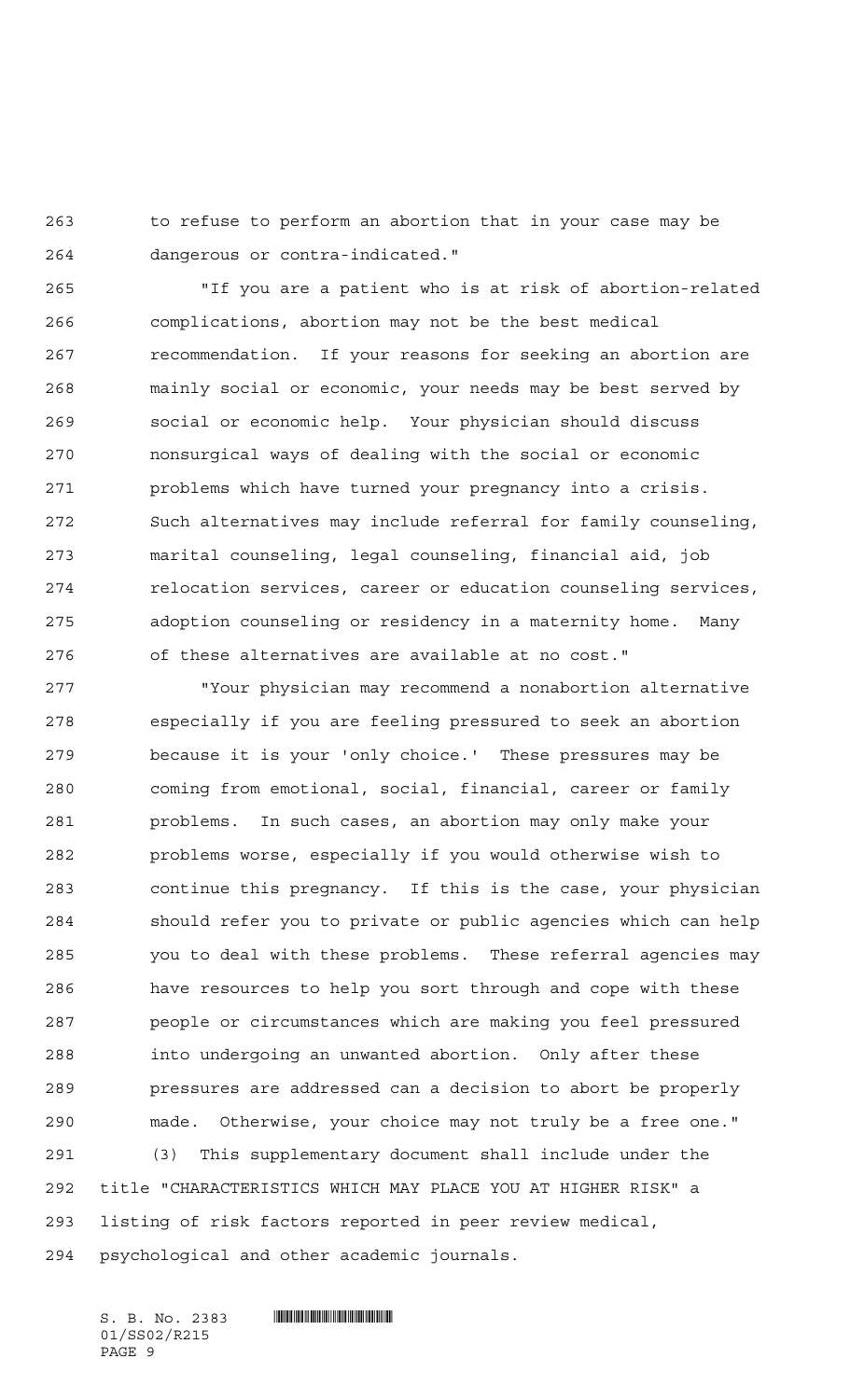(4) These supplementary materials shall be prepared and regularly updated by the State Department of Health to satisfy the interests of a reasonable patient.

 (5) The supplementary materials shall be printed in a typeface large enough to be clearly legible.

 (6) Before the abortion practitioner recommends or performs an abortion, each woman seeking an abortion must be given a copy of this supplementary document by a qualified person except in those instances described in Section 8(5)(f)(ii).

 (7) Violation of Section 5(6) is itself injurious and a violation of the individual's civil rights, and shall be compensated by an award of not less than Fifty Thousand Dollars (\$50,000.00) and not more than Two Million Dollars (\$2,000,000.00).

 SECTION 6. **Insurance requirements.** (1) All abortion providers shall register proof of insurance with the State Department of Health. Said insurance coverage must cover liability for all requirements and provisions of this act in an amount of not less than the larger of One Million Dollars (\$1,000,000.00) or one-third (1/3) of the largest reported court order award for abortion-related injuries registered with the State Department of Health.

 (2) Physicians performing abortions must register proof of insurance with the State Department of Health. Said insurance coverage must cover liability for all requirements and provisions of this act in an amount of not less than the larger of Three Million Dollars (\$3,000,000.00) or two-thirds (2/3) of the largest reported court ordered award or settlement for abortion-related injuries registered with the State Department of Health.

 SECTION 7. **Criminal penalties.** (1) Except in the case of a medical emergency, no physician shall knowingly perform an abortion on a woman who has not consented to the abortion, who has revoked her consent, or who has consented under the coercion or

 $S. B. No. 2383$  . The set of  $\mathbb{R}$  of  $S. R$ 01/SS02/R215 PAGE 10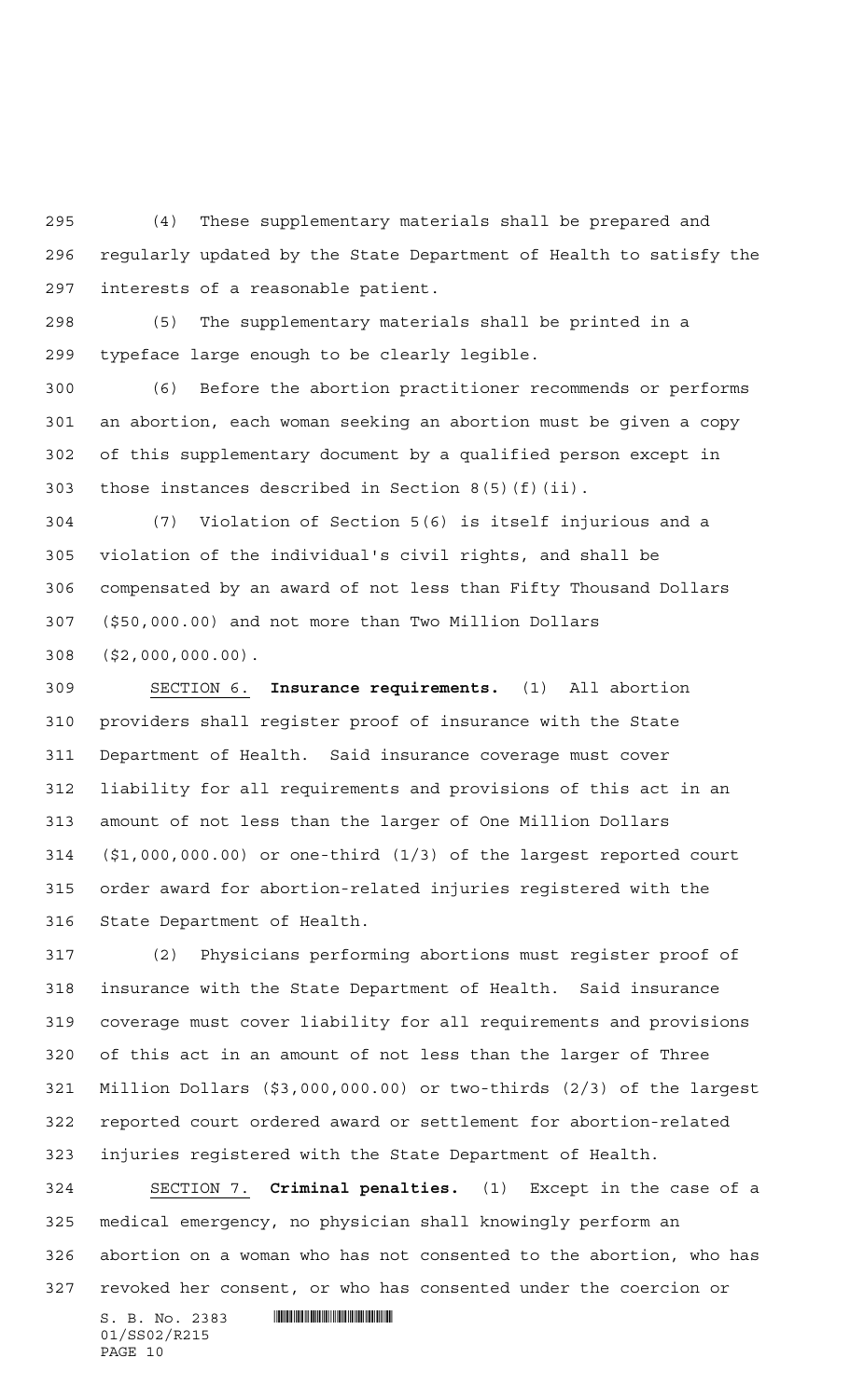duress of another person. Said person shall, upon conviction, be imprisoned in the state penitentiary not less than one (1) year nor more than ten (10) years.

 (2) Any person who encourages or assists a woman in a self-induced abortion is guilty of a felony. Said person shall, upon conviction, be imprisoned in the state penitentiary not less than one (1) year nor more than ten (10) years.

 (3) Any person who sells or distributes materials or drugs with the intent that they be used for a criminal or self-induced abortion is guilty of a felony. Said person shall, upon conviction, be imprisoned in the state penitentiary not less than one (1) year nor more than ten (10) years.

 SECTION 8. **Civil remedies.** (1) In addition to whatever remedies are available under the common or statutory laws of this state, the failure to comply with the requirements of this act shall provide a basis for the following:

 (a) A civil action under statutes or in common law relating to malpractice, negligence, fraud, extortion, battery, violation of conscience, and a violation of the individual's civil rights. Any intentional violation of this act shall be admissible in a civil suit as prima facie evidence of a failure to obtain a voluntary and informed consent.

 (b) Recovery of the woman for the death of her unborn child under the Wrongful Death Act, whether or not the unborn child was viable at the time of the abortion and whether or not the child was born alive.

 (2) Any action for civil remedies based on a failure to comply with the requirements of this act must be brought within four (4) years after the date at which the woman becomes, or should have been, aware that the abortion was the probable or contributory cause of a physical or emotional complication and has recovered from any psychological complication, including shame,

 $S. B. No. 2383$  . The set of  $\mathbb{R}$  of  $S. R$ 01/SS02/R215 PAGE 11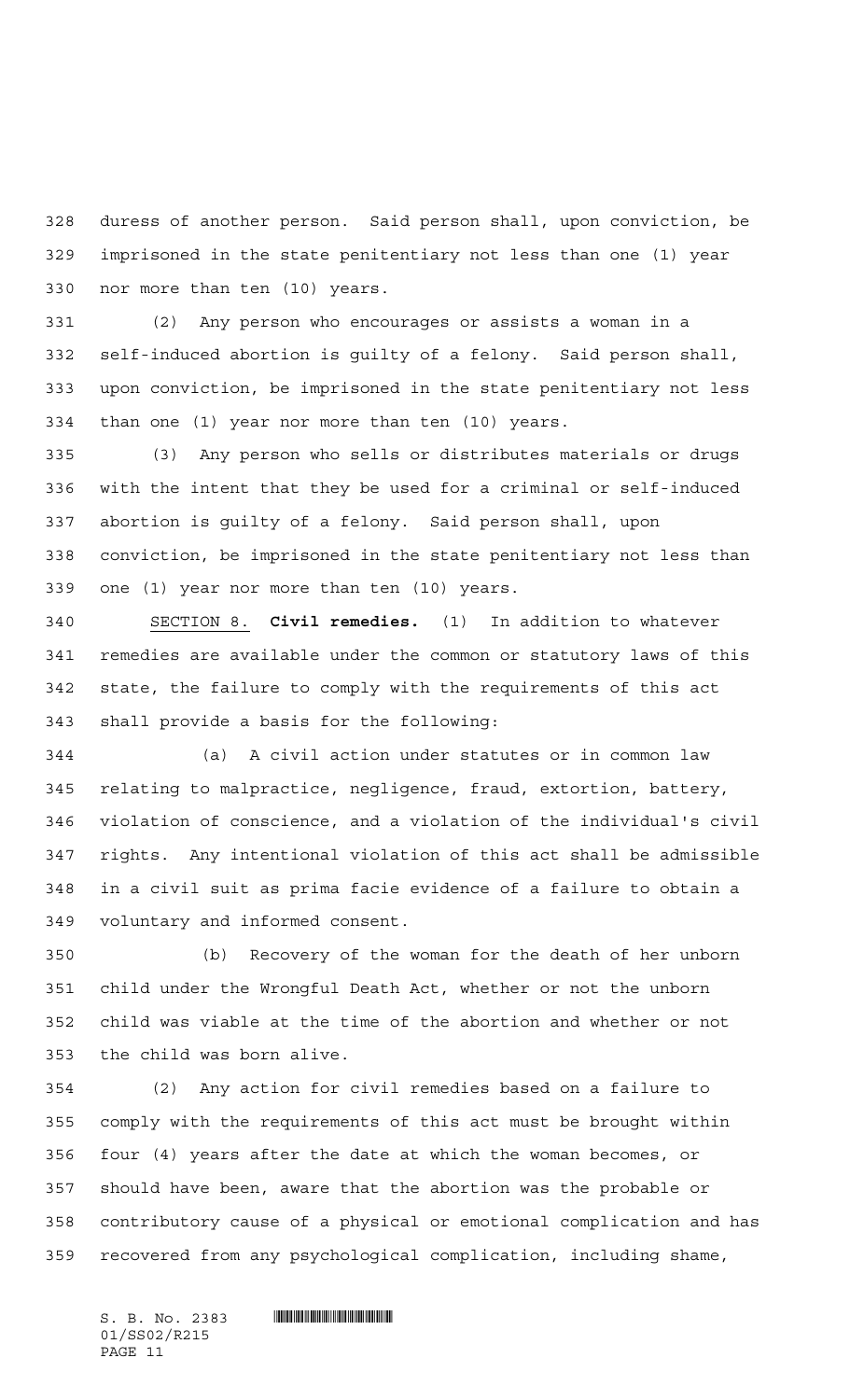which may impede the patient's ability adequately to pursue a civil remedy.

 (3) Notwithstanding the provisions of subsection (2) of this section, in the case of a woman who has died, any action under this act shall be brought within four (4) years of her death.

 (4) No abortion provider shall be held liable for any claim of injury based on the premise that too much information was provided to the patient, provided said information was accurate or reasonably assumed to be accurate.

(5) In a civil action involving this act:

 (a) The jury may request a copy of this legislation, or shall be presented with a copy of this legislation upon the demand of counsel for either party.

 (b) In determining liability, the absence of voluntary and fully informed consent shall create the presumption that the plaintiff would not have undertaken the recommended abortion. This burden can be overcome by a preponderance of evidence showing that the woman would have acceded to the recommendation even if the information had been disclosed.

 (c) In allowing the testimony of expert witnesses, the technical-medical aspect of induced abortion shall be a separate issue from the screening, counseling, disclosure and recommendation process.

 (i) With regard to proper procedures for screening, counseling and the recommendation of alternative forms of crisis resolution, the testimony of physicians or persons who care for women in crisis pregnancies shall be allowed as expert testimony.

S. B. No. 2383 **. SECONDER SECONDER SECONDER SECONDER SECONDER SECONDER SECOND SECOND SECOND SECOND SECOND SECOND SECOND SECOND SECOND SECOND SECOND SECOND SECOND SECOND SECOND SECOND SECOND SECOND SECOND SECOND SECOND SEC**  (ii) With regard to the technical-medical process used for the induced abortion, the testimony of any physician skilled in D&C, D&E, evacuation techniques, instillation, prescription of labor inducing drugs, or other medical procedures such as would be employed following a miscarriage, wherein said

01/SS02/R215 PAGE 12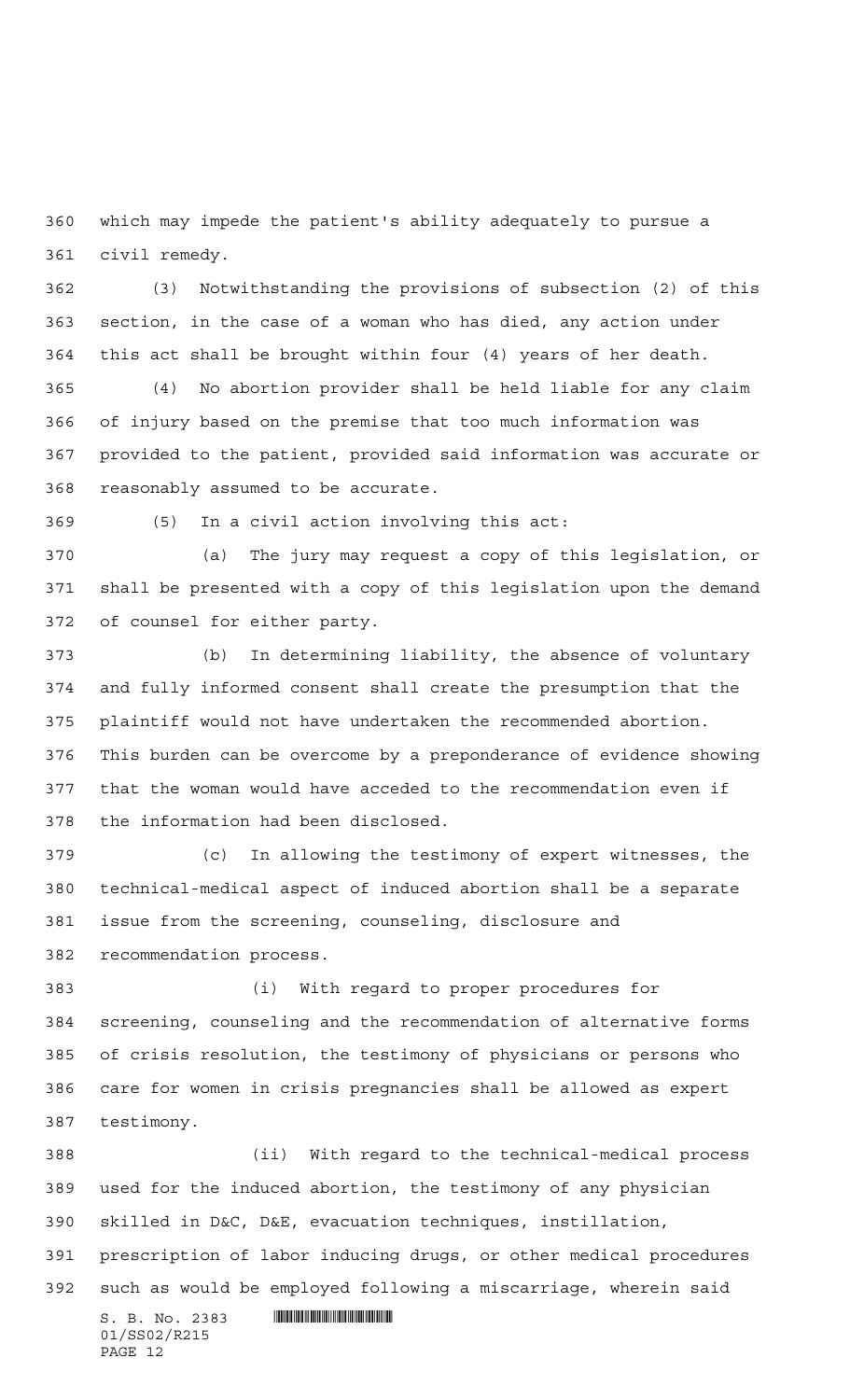procedures or techniques are substantially similar to the method employed for the induced abortion at issue, shall be allowed as expert testimony. The testimony of a board certified obstetrician-gynecologist shall normally be allowed as expert testimony.

 (d) It shall be conclusively presumed that the abortion provider has, or should have had, knowledge of all information regarding potential risks, predisposing risk factors, and crisis pregnancy management alternatives that was deposited in the State Department of Health Abortion Information Depository three (3) months prior to the date of the abortion at issue. The abortion provider shall not be presumed to have knowledge of information that was not in the Abortion Information Depository three (3) months prior to the abortion, but that presumption can be rebutted by the preponderance of evidence that the abortion provider had or should have had knowledge of additional information.

 (e) Any abortion provider that makes referrals to an abortion practitioner whose practice is inside or outside this state shall be fully responsible for ensuring that all provisions of this act, in particular those relating to screening, disclosure and voluntary consent, are satisfied. In the absence of adequate screening, full disclosure and voluntary consent, the referring abortion provider shall be liable for all injuries sustained.

 (f) It shall be an affirmative defense to allegations of inadequate disclosure or of a failure to provide all information that a reasonable patient may find relevant to a decision to forego a recommended abortion that the defendants omitted the contested information because:

 (i) Statistically-validated surveys of the general population of women of reproductive age conducted within three (3) years before or after the contested abortion demonstrate that less than five percent (5%) of women would consider the information in question to be relevant to an abortion decision; or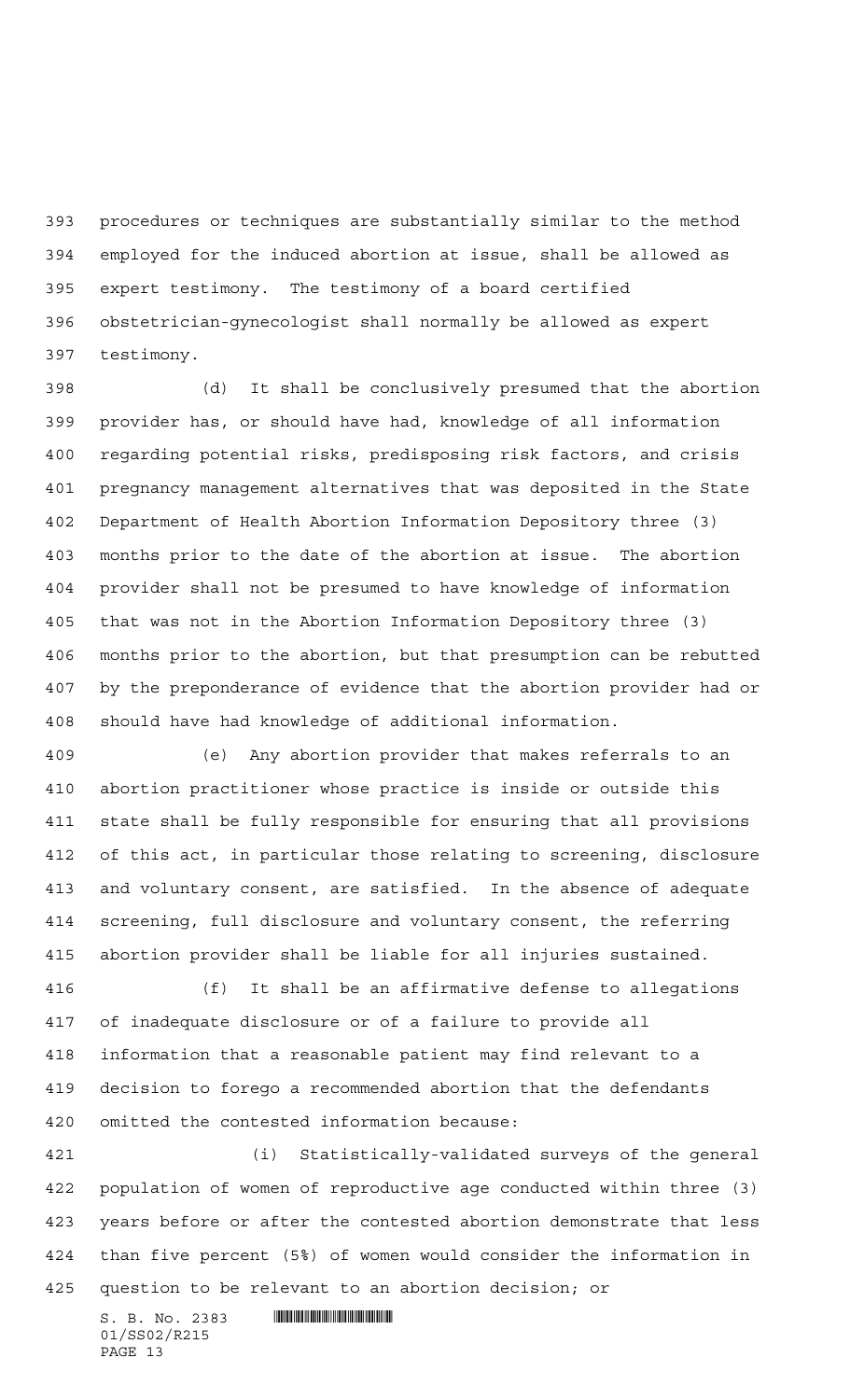(ii) In the expert opinion of a psychiatrist who examined the patient prior to the abortion, disclosure of the contested information would most likely have been the immediate and direct cause of a severely adverse effect on the physical or mental health of the patient. The risk that providing the information may have caused the patient to choose to refuse the abortion and would subsequently suffer adverse reactions as a result of that birth shall not be deemed sufficient grounds for withholding the information.

 (g) The failure to record an accurate medical and psychosocial history of the patient in making the recommendation to abort shall be presumptive evidence of gross negligence. The burden of proving by a preponderance of evidence the adequacy of the medical and psychosocial history shall fall upon the abortion provider.

 (h) The failure to provide adequate guarantees for the delivery of post-procedural evaluation, treatment and counseling shall be presumptive evidence of gross negligence. The burden of proving the adequacy of the post-procedural evaluation, treatment and counseling shall fall upon the abortion provider.

 (i) The determination of whether any particular information contained in documents deposited in the Abortion Information Depository was credible and should have been used by the abortion providers for the proper screening of risk factors, or for proper disclosure of information to the woman in all the detail that a reasonable patient may find relevant to her decision, is a question of fact to be answered by the jury.

 (j) The determination of whether the information regarding risks was given to the woman in all the detail that a reasonable patient may find relevant to her decision is a question of fact to be answered by the jury.

 (6) In addition to whatever remedies are available under the common or statutory laws of this state, a woman who attempted or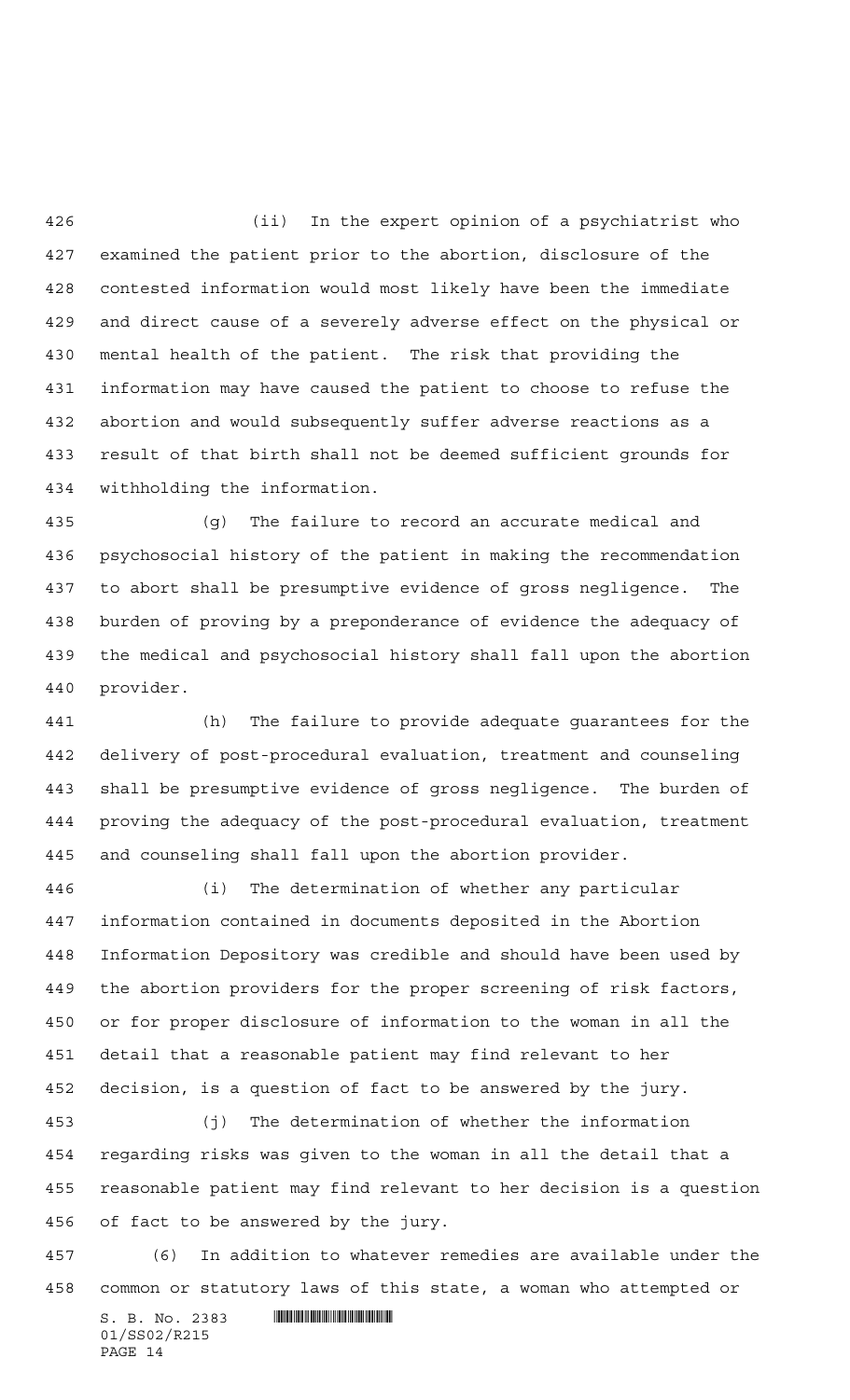completed a self-abortion, or her survivors, will have a cause of action against any person, agency or corporation which provided, distributed or sold medical advice to her with the intent to assist or encourage her in performing a self-induced abortion. Upon establishing as a finding of fact or by a preponderance of evidence that a defendant provided, distributed or sold medical advice with the intent to assist others to perform illegal or self-induced abortions, plaintiff shall be awarded not less than Four Hundred Thousand Dollars (\$400,000.00) for reckless endangerment. Proof of injury shall not be required to recover an award for reckless endangerment under this statute.

 (7) In addition to whatever remedies are available under the common or statutory laws of this state, in the event that an abortion is attempted or completed by a person who is not a licensed physician, the woman upon whom the abortion was attempted or completed, or her survivors, will have a cause of action against said person and any individual, agency, corporation or referral service who referred her to said person. Upon establishing by the preponderance of evidence that said person was not a licensed physician and attempted or completed an abortion on the woman, the plaintiff shall be awarded not less than Eight Hundred Thousand Dollars (\$800,000.00) for reckless endangerment. Liability for referral may only be imposed after the further proof, by a preponderance of the evidence, that the referring party intended, knew or recklessly disregarded the possibility that the person to whom the referral was made would attempt or complete an abortion upon the woman. Proof of injury shall not be required to recover an award for reckless endangerment under this statute.

 SECTION 9. **Emergency.** If a medical emergency compels the performance of an abortion, the abortion practitioner shall inform the woman, before the abortion if possible, of the medical indications supporting his or her judgment that an abortion is